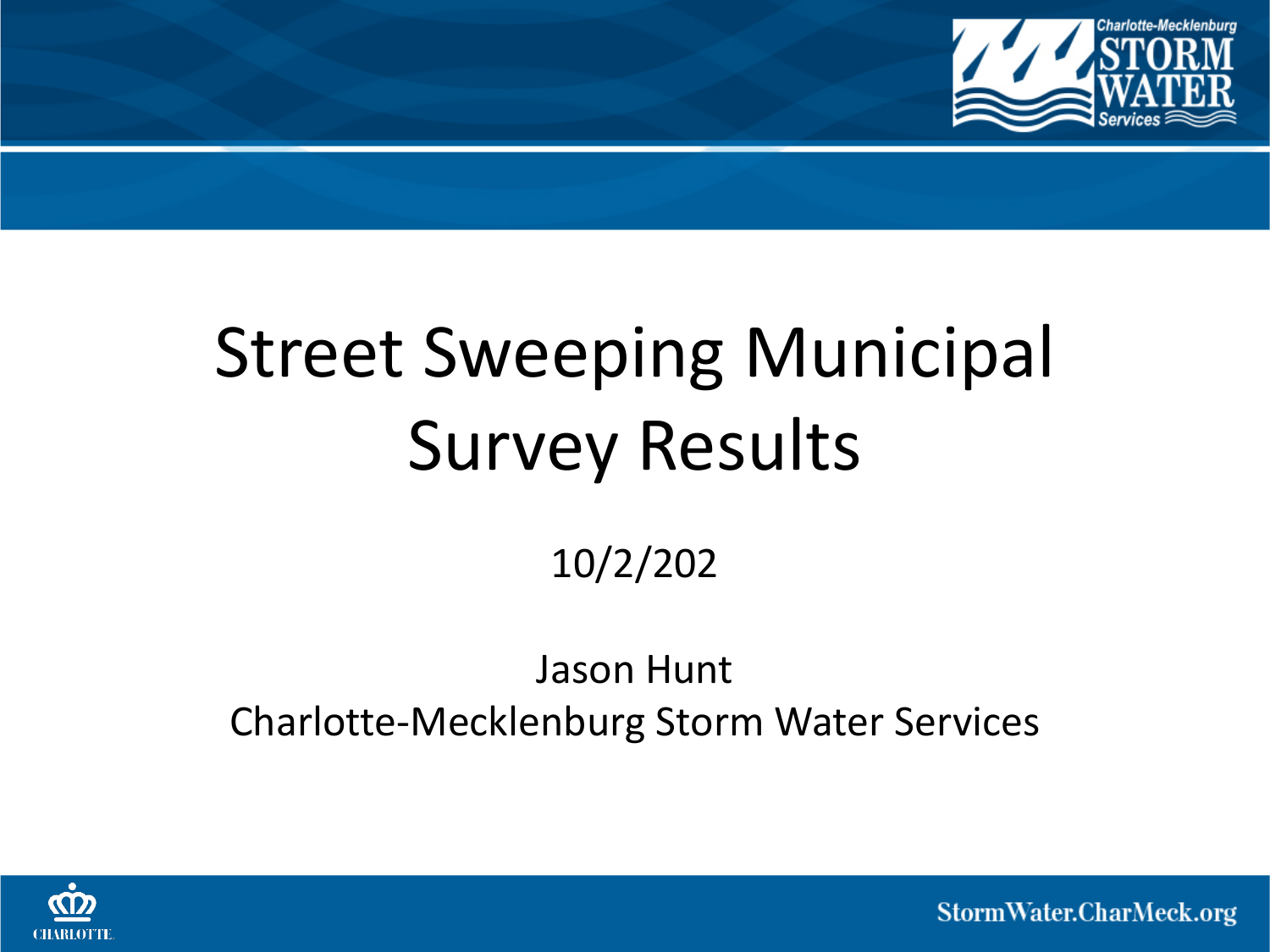



- Research shows sweeping to be a cost-effective surface water quality BMP
- City of Charlotte pilot study confirmed costeffectiveness of practice
- How does Charlotte's program compare to other municipalities?
- Should we be doing more?

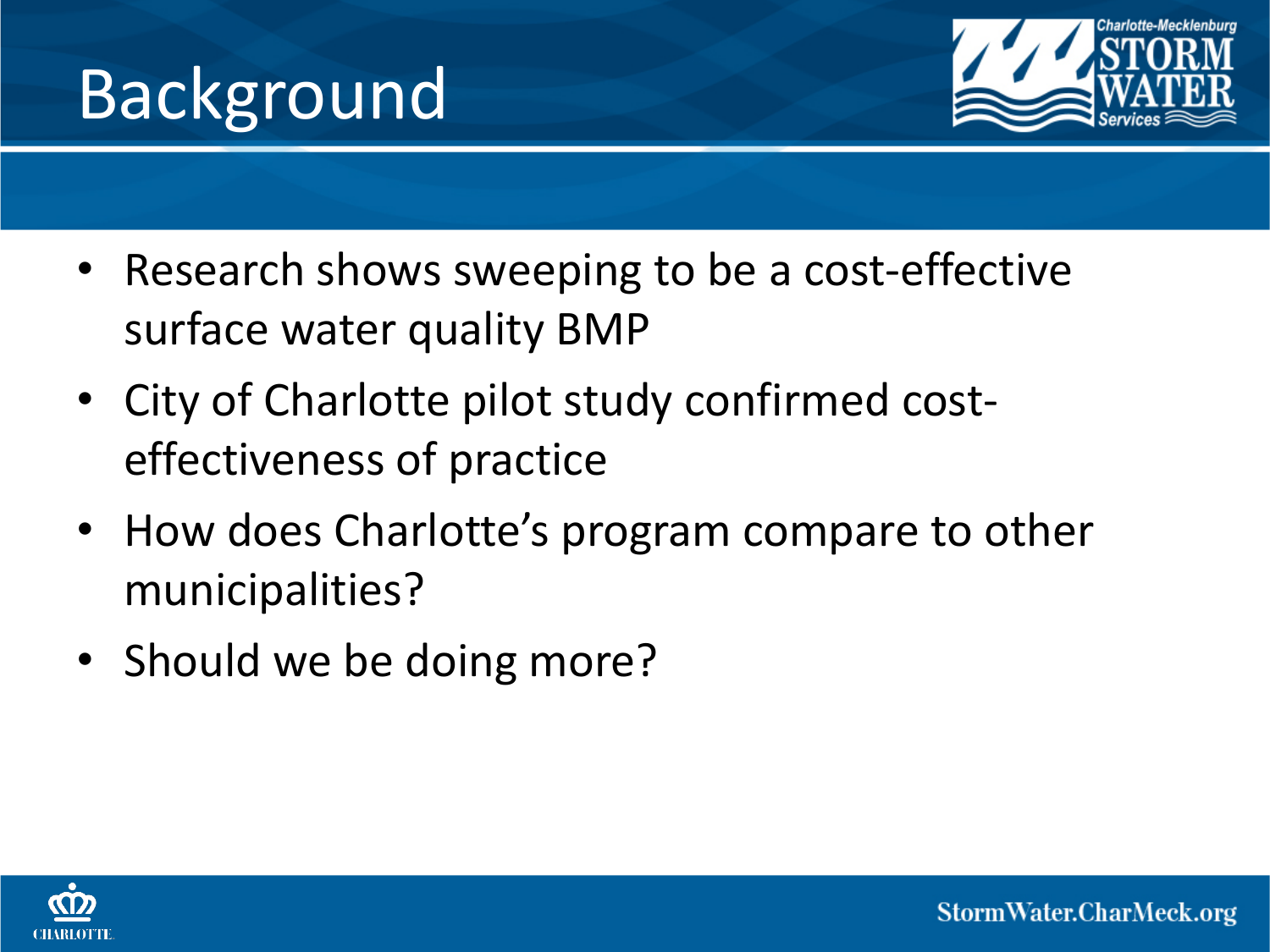

# Municipal Survey

Municipalities were selected that satisfied at least one of the following criteria

- Phase I communities in NC
- Cities of comparable population nationwide
- Cities nationwide with well regarded sweeping programs
- 1. Charlotte
- 2. Washington, DC
- 3. Fort Worth
- 4. Minneapolis
- 5. Durham
- 6. Greensboro
- 7. Raleigh
- 8. Austin
- 9. El Paso
- 10. Seattle
- 11. Norfolk
- 12. Columbus
- 13. San Antonio
- 14. Nashville

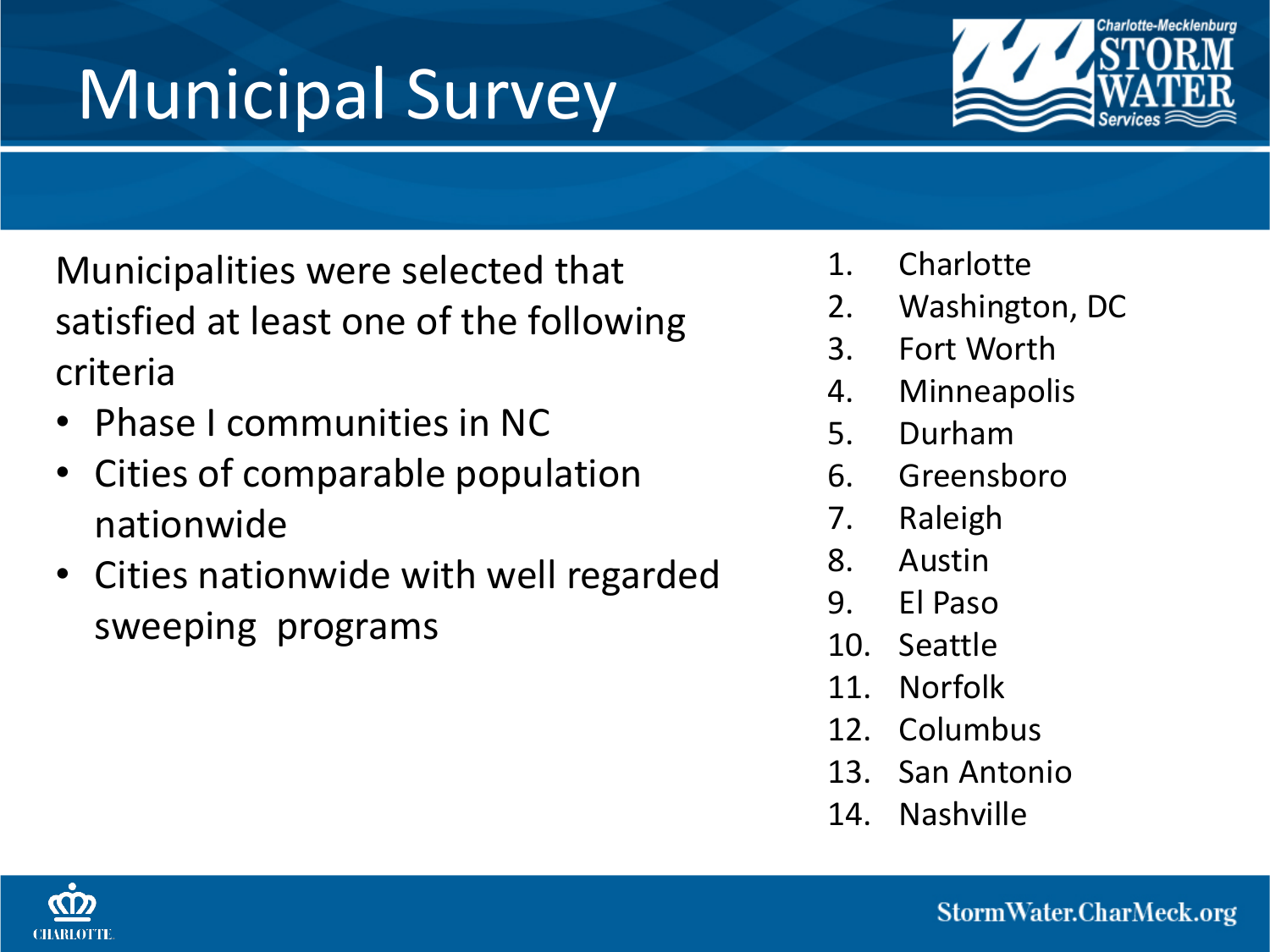# Questions asked



1. # sweepers?

- 2. Types of sweepers?
- 3. Annual Operating Costs?
- 4. Total cost/yr with equipment?
- 5. Sweeping frequency?
- 6. Parking rules?
- 7. Fall sweeping?
- 8. State roads swept?
- 9. Miles swept/yr?

10. Curb miles maintained?

- 11. How often municipal lots swept?
- 12. Do municipal depts help pay?
- 13. Why do you sweep?
- 14. Funding source?
- 15. SOPs for decanting water?
- 16. How did you get Council support?
- 17. What data is collected?

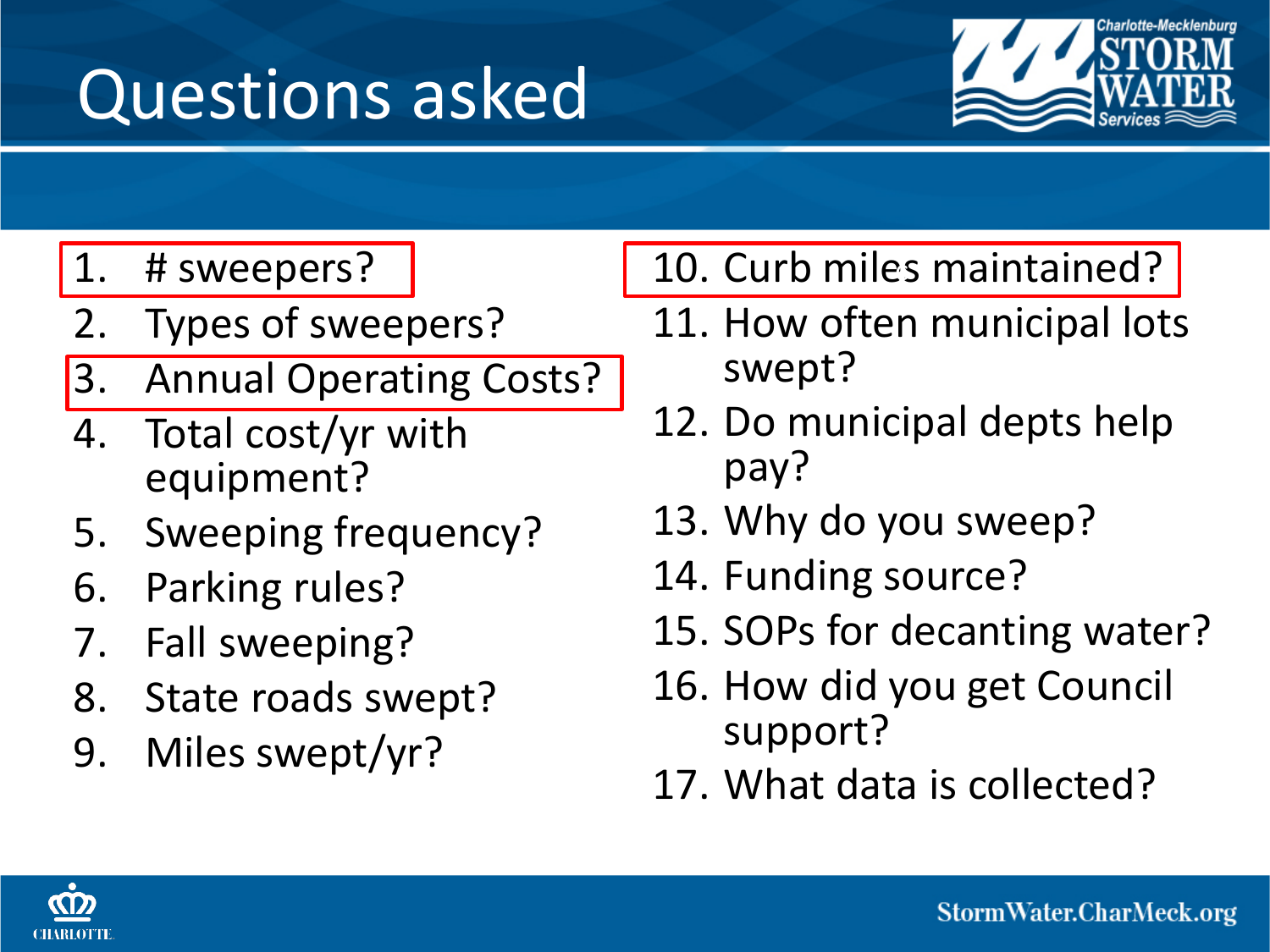



- **2. Types of Sweepers**: Lots of variability broom, vacuum, regenerative
- **4. Total cost/yr with equipment**  low # of responses, high variability (depended on how many sweepers purchased in given year)
- **5. Sweeping frequency:** Highly variable depending on subarea
- **6.** Parking rules: Only 3 responded that they have "no parking" signs in certain areas and enforce

# **7. Fall sweeping**

- DC reassigns all sweepers to do leaf duty in the fall and winter
- Greensboro assigns most sweepers to loose leaf program
- Seattle and Norfolk mention higher debris in general in the fall, resulting in more overtime, more operators, or reduced frequency
- Several do not modify collection in the fall

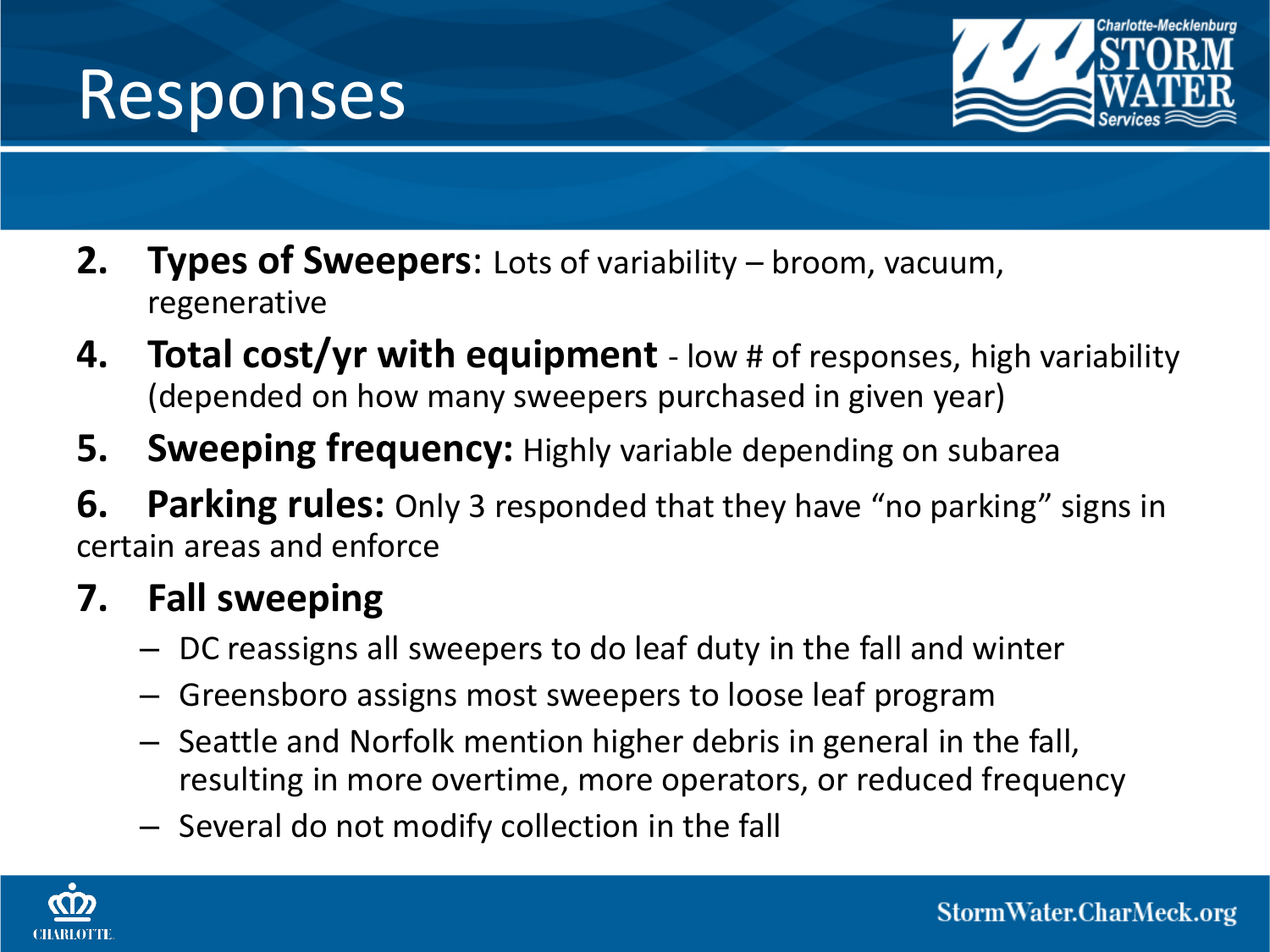



#### **8. State roads swept**

- State takes care of it (5): Charlotte, DC, El Paso, Fort Worth, Austin
- Municipality sweeps some state roads (6): Minneapolis, Durham, Greensboro, Raleigh, Seattle, Norfolk
- **9. Miles swept/yr – "**miles maintained" seemed better metric

# **11. How often municipal lots swept?**

- Minneapolis & Raleigh do not sweep municipal lots
- Others sweep some or by request

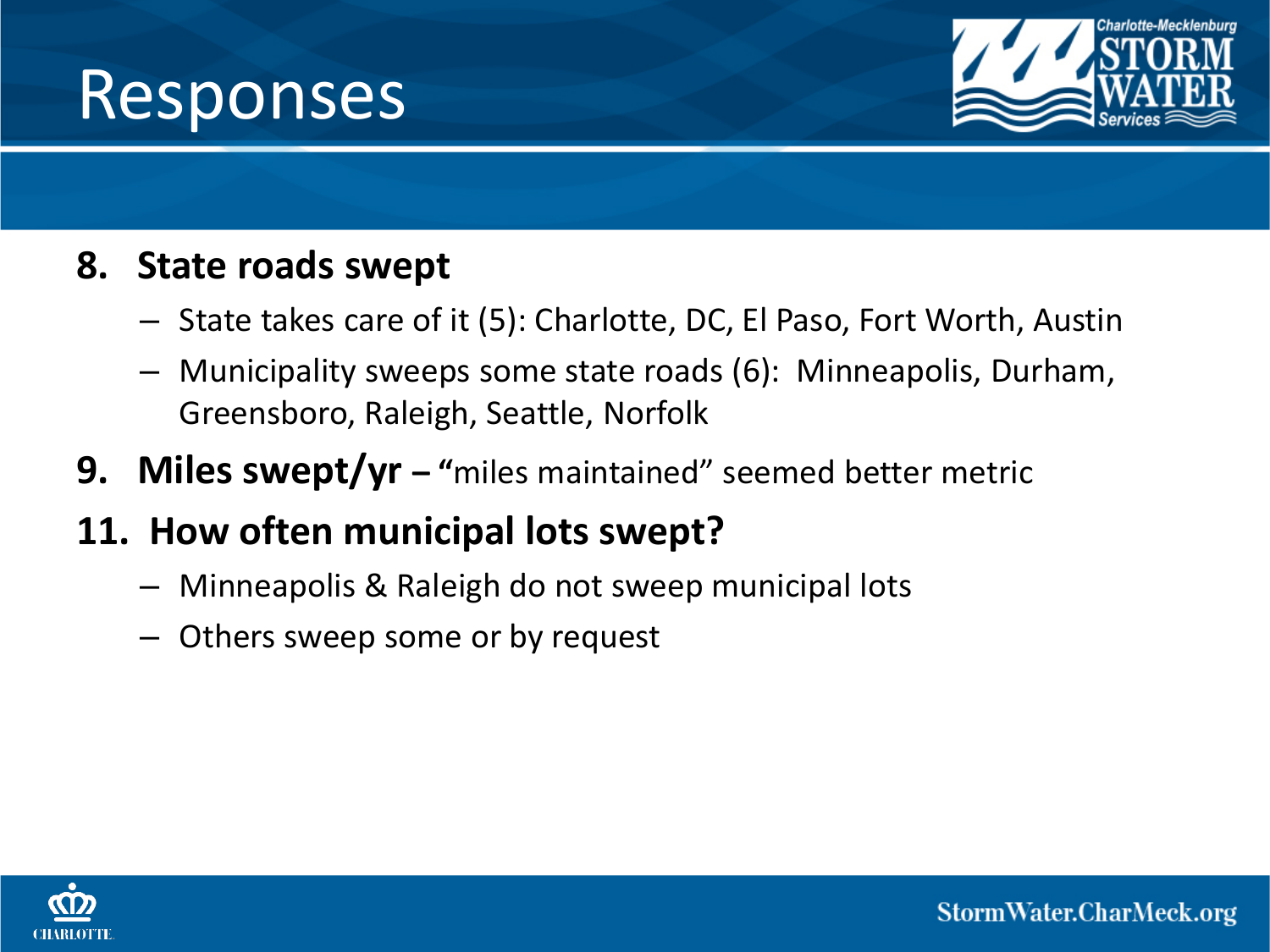



#### **12. Do other municipal departments help pay –** none answered "yes"

**13. Why do you sweep –** majority (at least 9 or 69%) mentioned water quality, NPDES permit, TMDLs, etc. (3 didn't answer)

**14. Funding -** 9 of 13 (69%) use Storm Water funds (CLT not included)

- Other funding sources
	- General fund
	- Garbage collection fee
	- Separate Environmental fee or Clean Community fee
	- Combination of sources

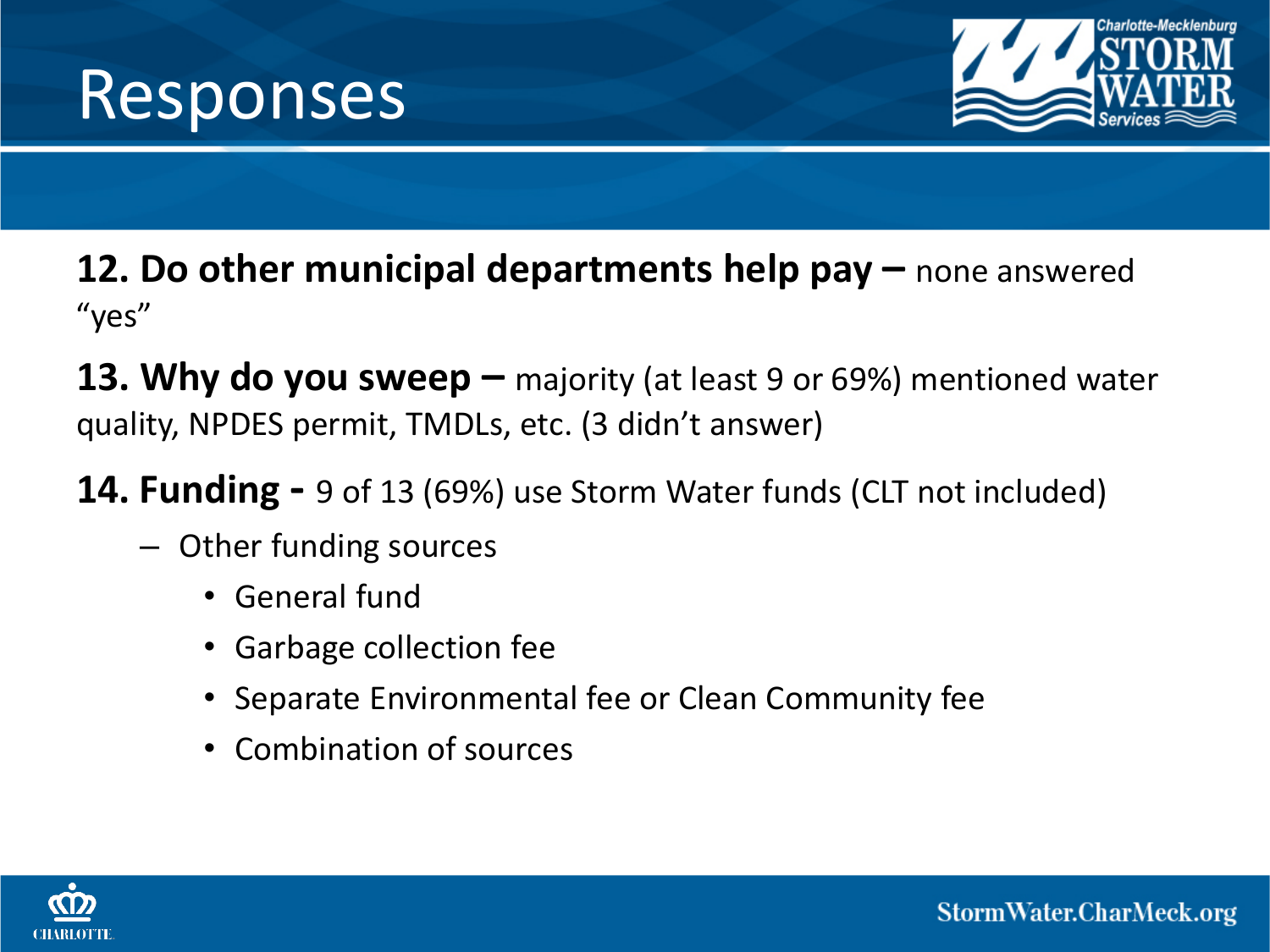



#### **15. SOPs for decanting water**

- 3 said sweepers are washed or leachate discharged to sanitary sewers
- Most said sweeping is done in dry conditions and not an issue

## **16. How did you get Council support**

- Most said sweeping was in place before they began working there
- Seattle: Showing that sweeping provides the highest value for the money (data on copper removal)

## **17. What data is collected**

- Most collect basic data on tons of debris removed, miles swept, miles driven, etc.
- Seattle: sweepers equipped with automatic vehicle location and onboard scales, samples collected and analyzed every 2 wks

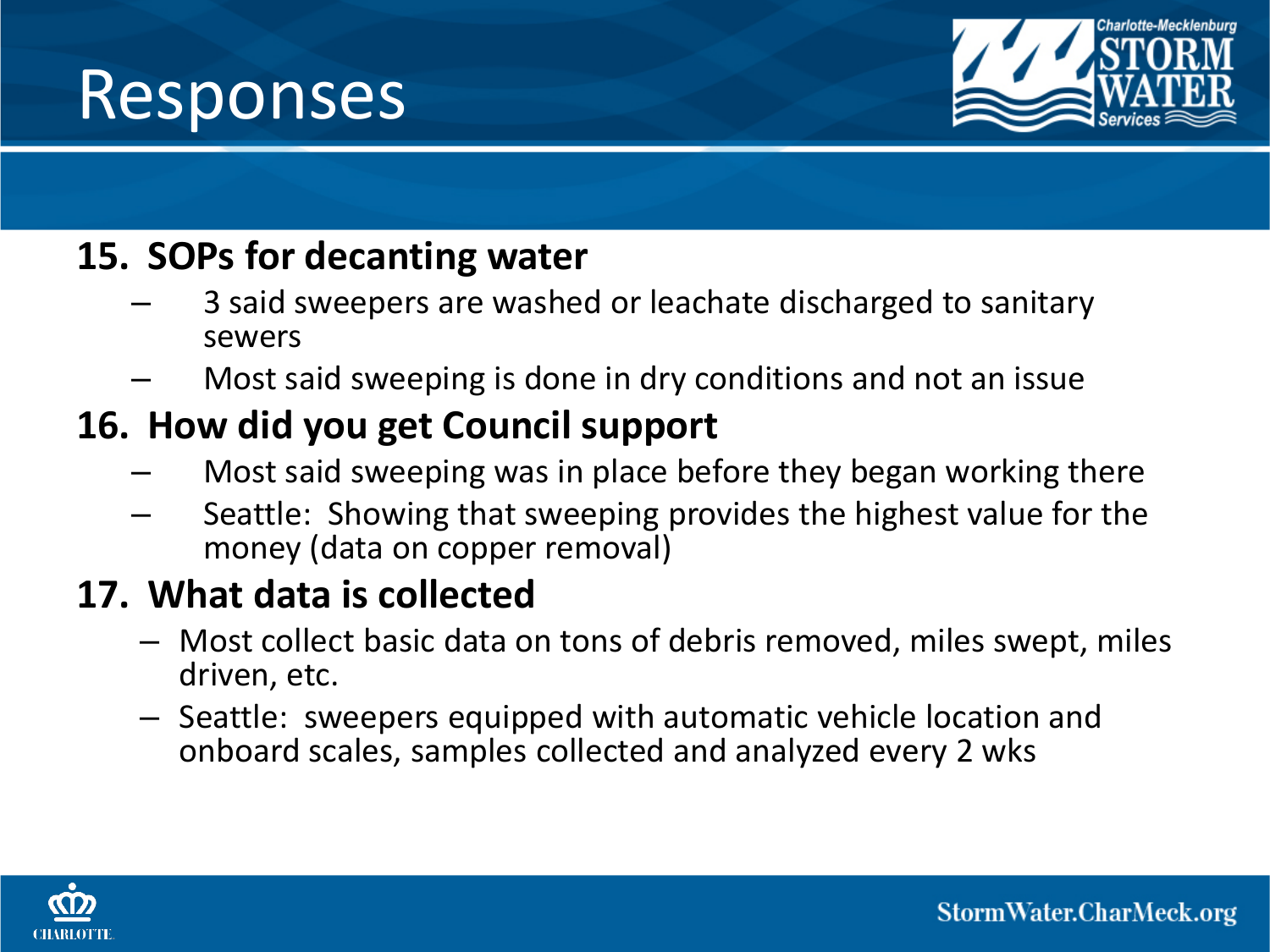#### **Population comparisons**

| 1,600,000 |                                                                                                           |  |
|-----------|-----------------------------------------------------------------------------------------------------------|--|
| 1,400,000 |                                                                                                           |  |
| 1,200,000 |                                                                                                           |  |
| 1,000,000 |                                                                                                           |  |
| 800,000   |                                                                                                           |  |
| 600,000   |                                                                                                           |  |
| 400,000   |                                                                                                           |  |
| 200,000   |                                                                                                           |  |
|           | Seattle charlotte Worth Junious Austin Antonio<br>Norfolk Jurham Greensboro Raleigh Nashrille Elpaso O.C. |  |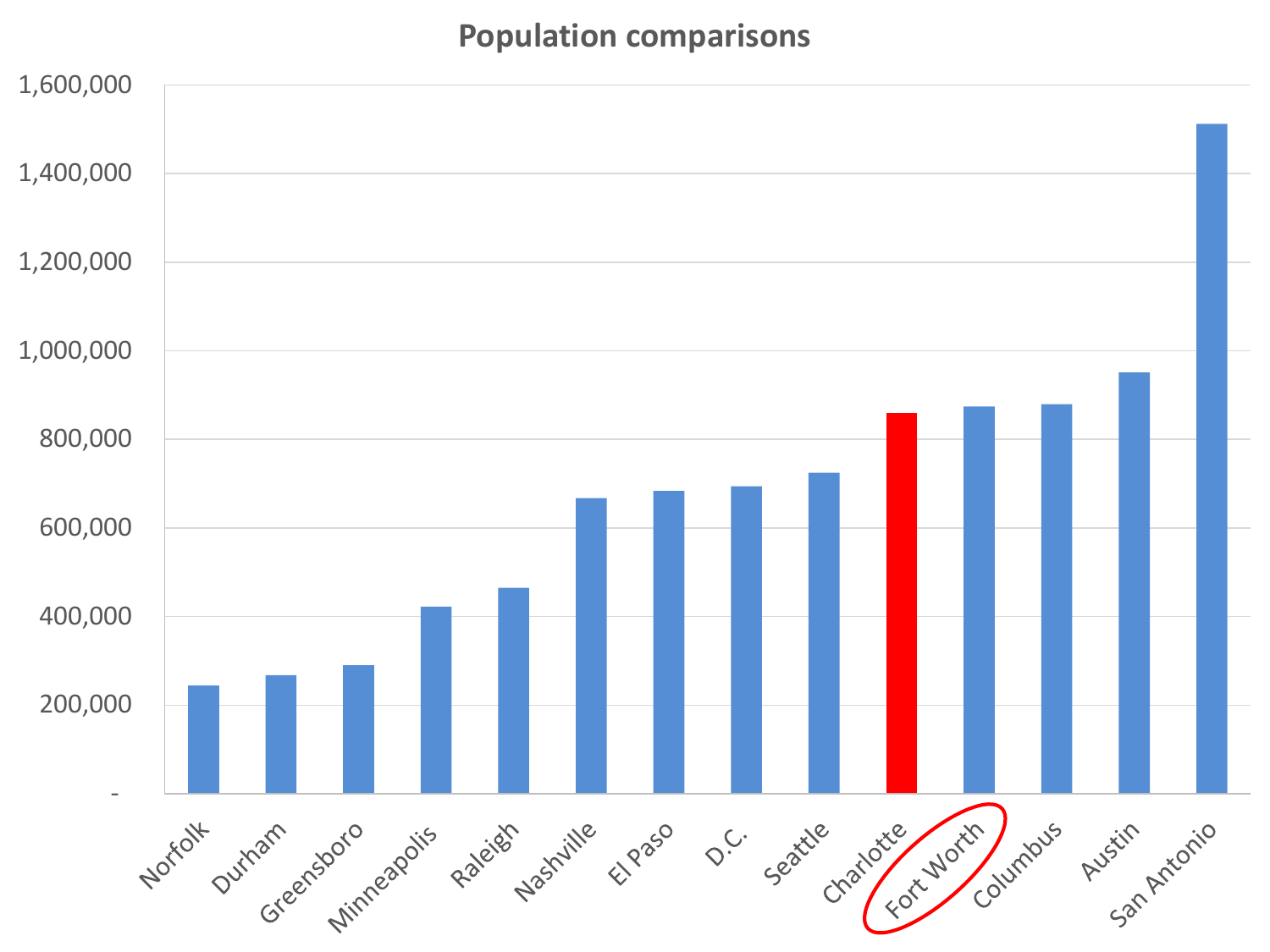#### # sweepers



**UIMKLUTT**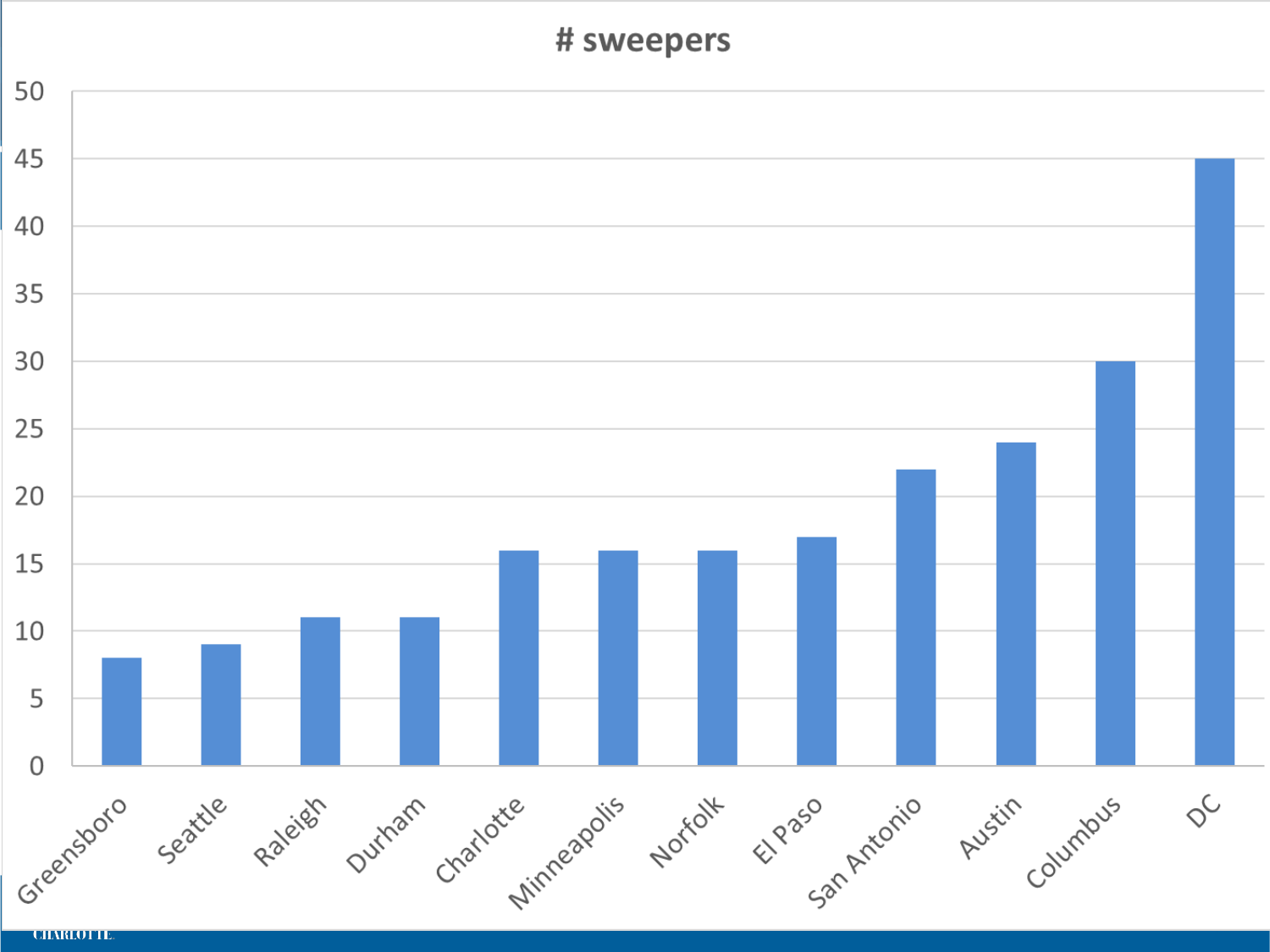#### # miles maintained

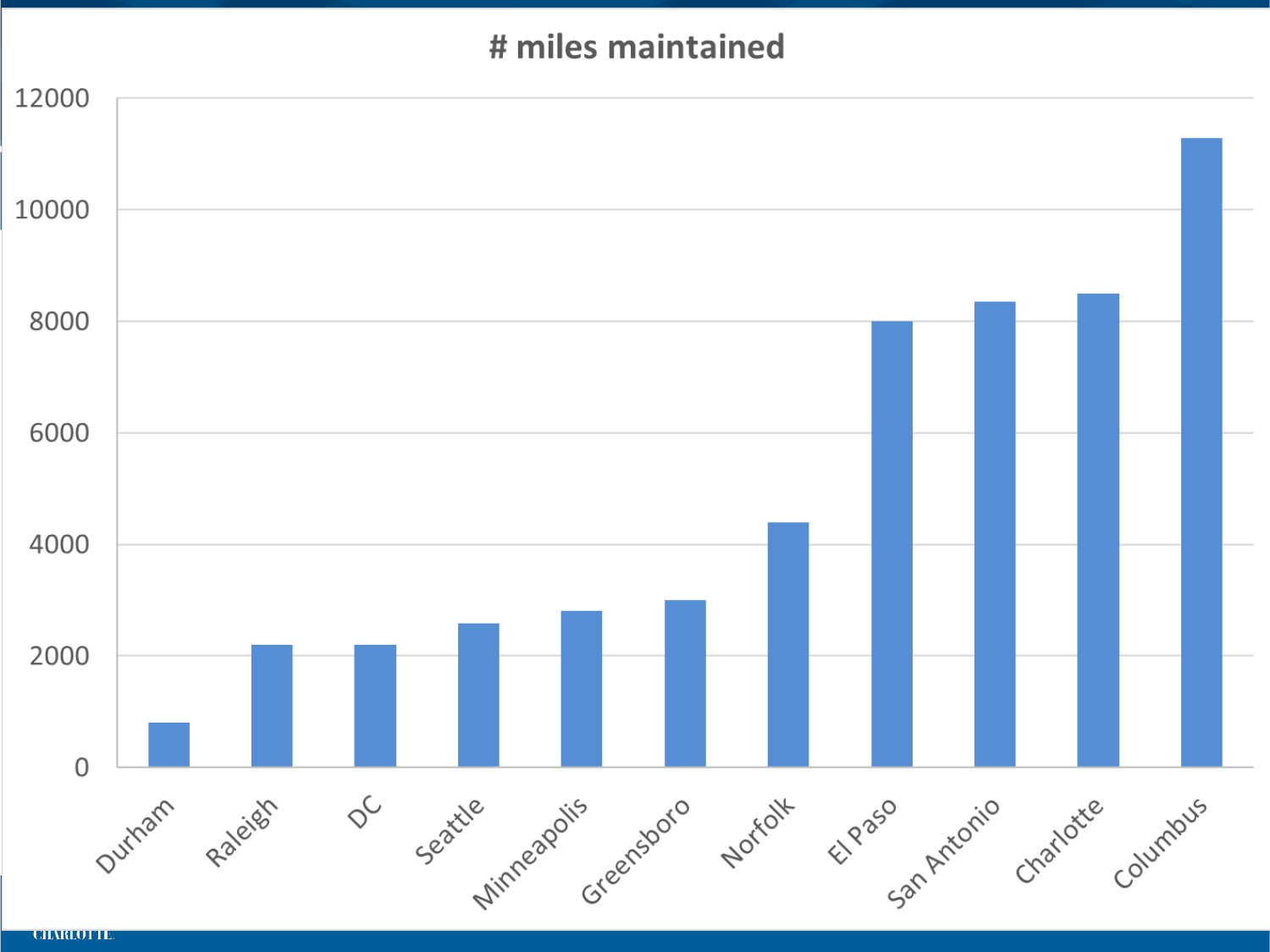# sweepers/1,000 curb miles maintained 25.00 20.00 15.00 10.00 5.00  $0.00$ charlotte Elphantonio columbus seatue Nortolis paleies outhain  $Q_{C}$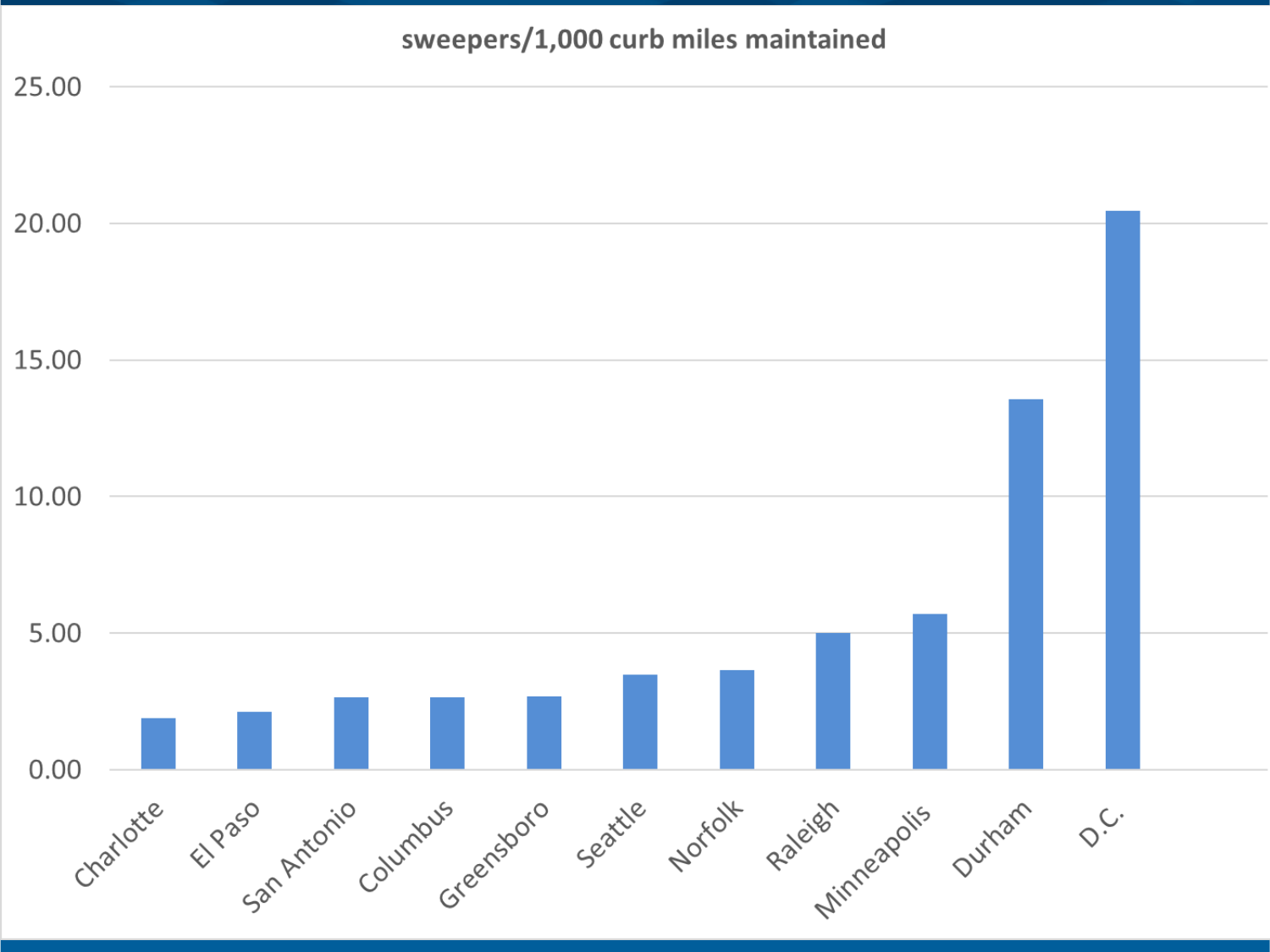#### **Annual Operating Costs**

| \$7,000,000 |         |        |                             |  |         |                |                |  |
|-------------|---------|--------|-----------------------------|--|---------|----------------|----------------|--|
| \$6,000,000 |         |        |                             |  |         |                |                |  |
| \$5,000,000 |         |        |                             |  |         |                |                |  |
| \$4,000,000 |         |        |                             |  |         |                |                |  |
| \$3,000,000 |         |        |                             |  |         |                |                |  |
| \$2,000,000 |         |        |                             |  |         |                |                |  |
| \$1,000,000 |         |        |                             |  |         |                |                |  |
| $$0$$       |         |        |                             |  |         |                |                |  |
|             | Seattle | Elpaso | Ourham Greensboro Charlotte |  | Norfolk | Austin Antonio | $\diamondsuit$ |  |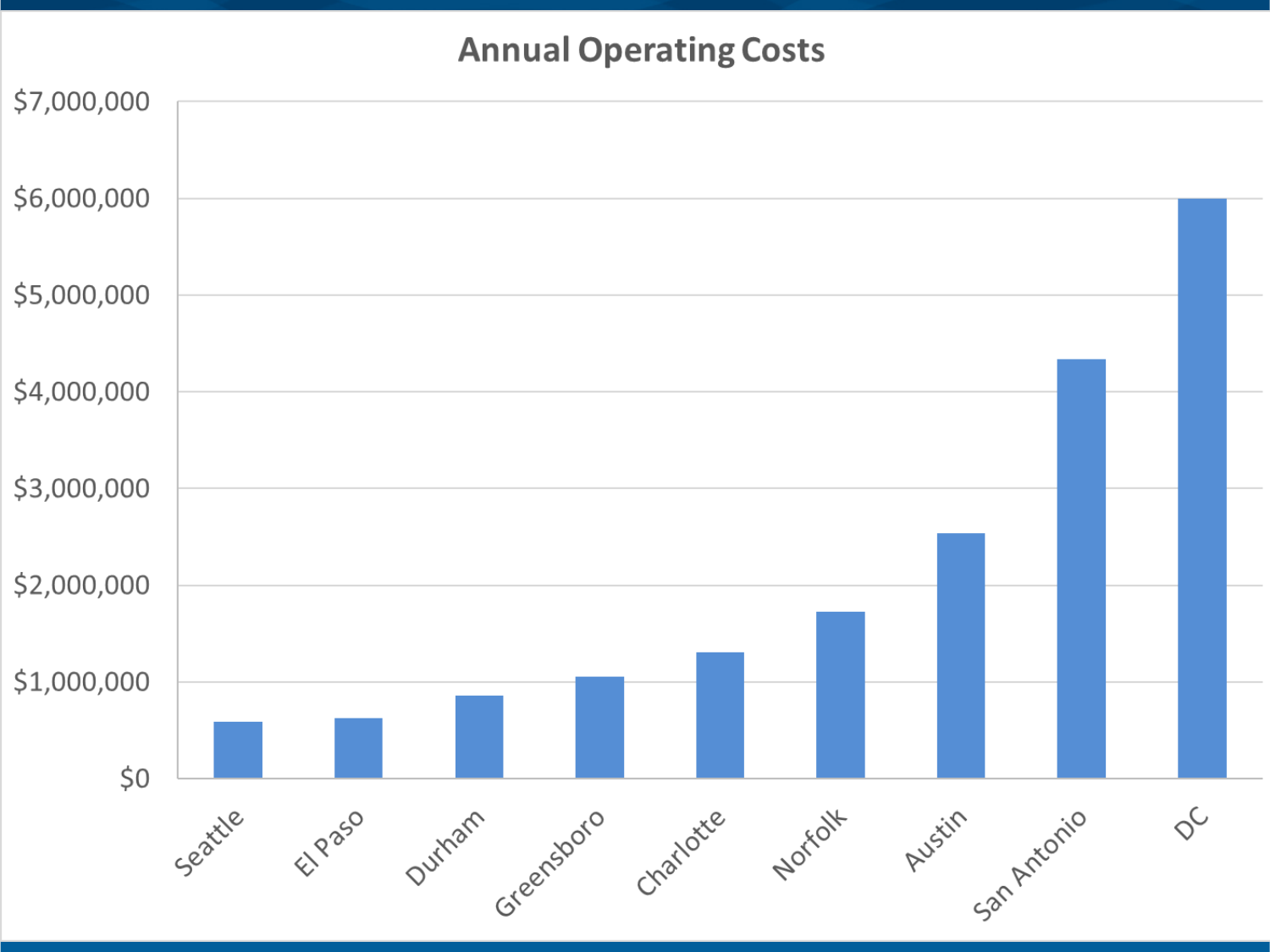#### **Current Funding** Operational cost/yr/mile maintained

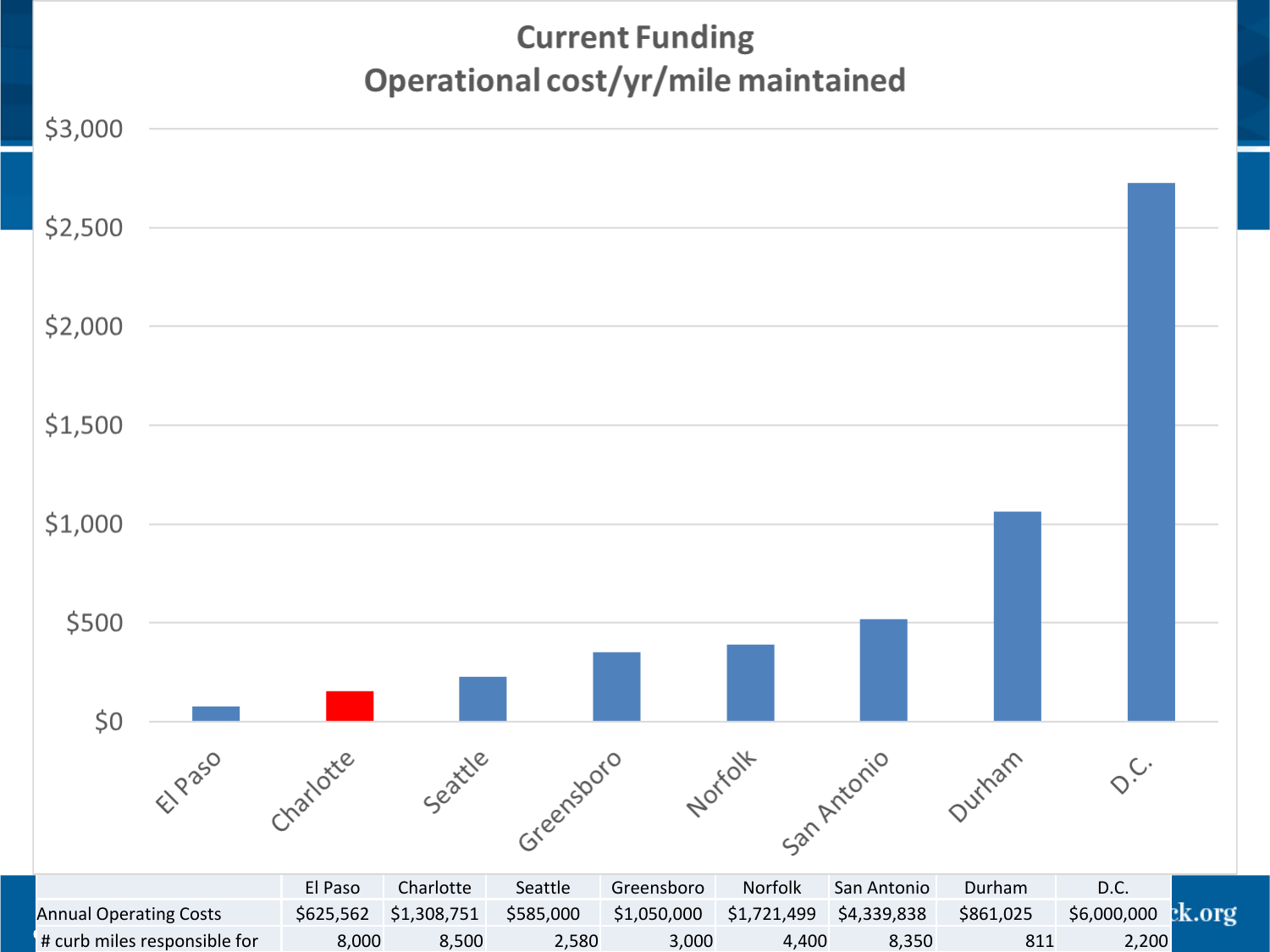#### **Current Funding** Operational cost/yr/capita

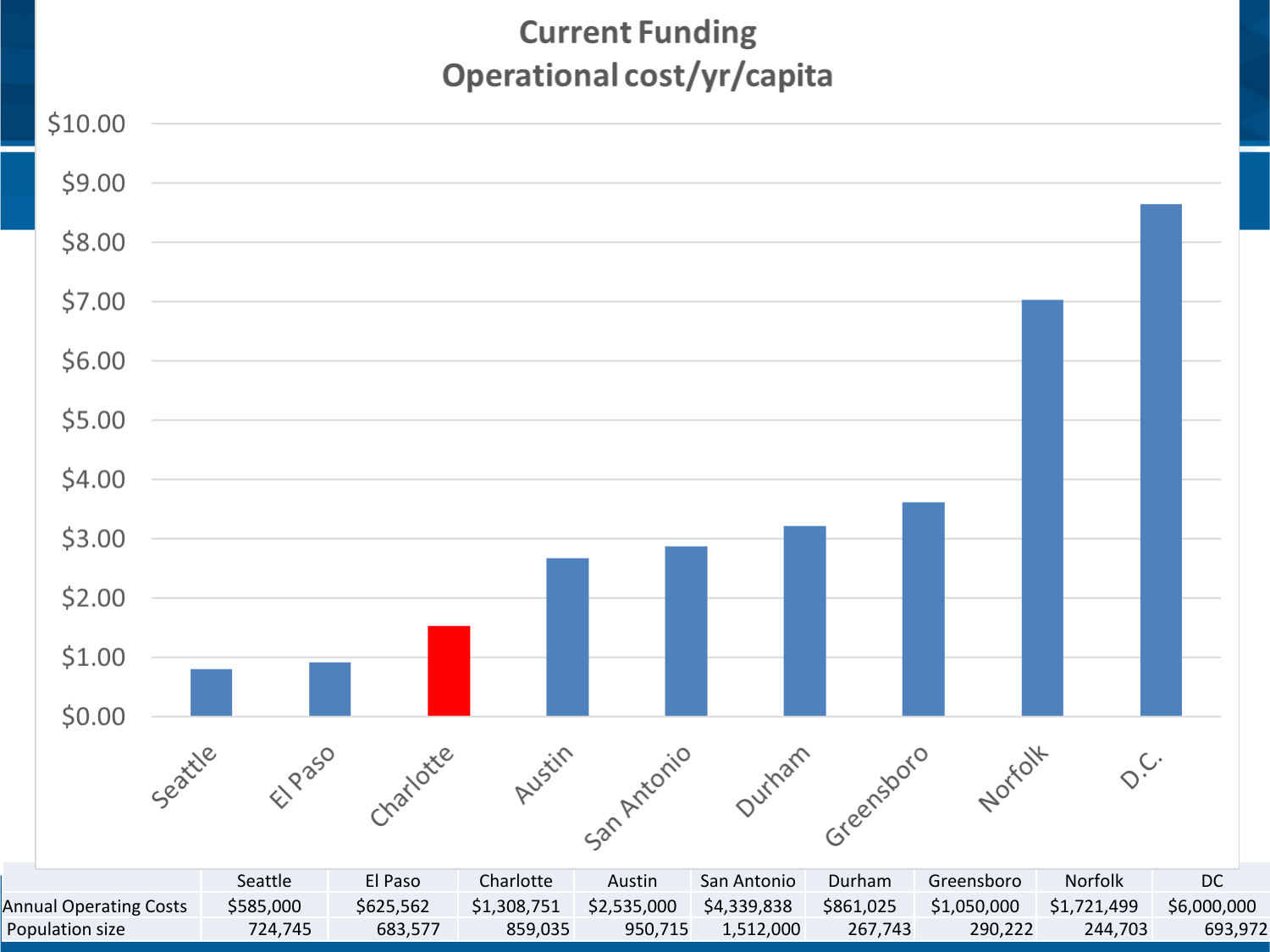



• Charlotte developing proposal for increased sweeping for water quality



StormWater.CharMeck.org